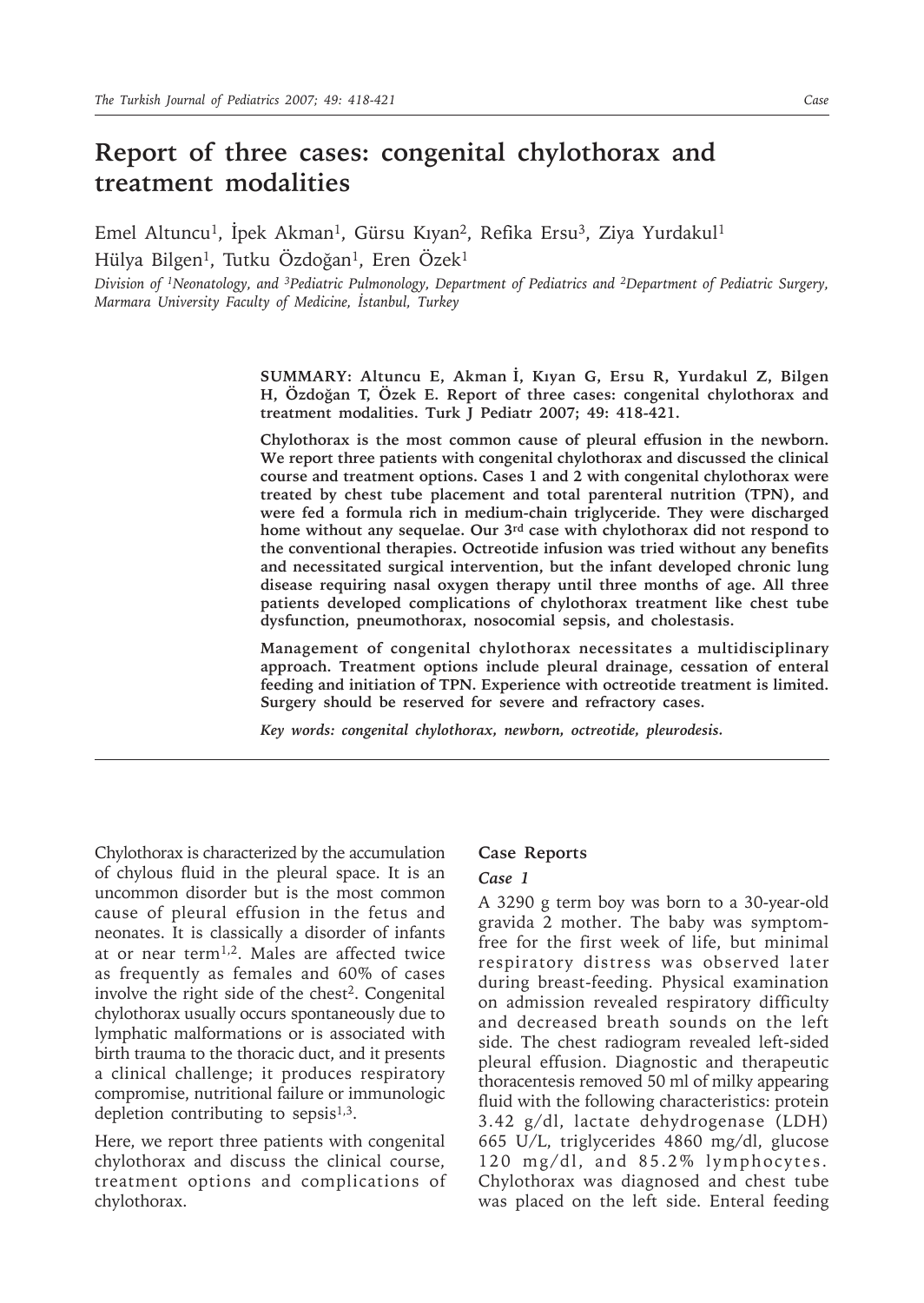was discontinued and total parenteral nutrition (TPN) was instituted. Gram stain showed no bacteria and the culture was sterile after seven days. During the clinical course, albumin and intravenous immunoglobulin (IVIG) were given. The daily drainage of fluid gradually decreased. The baby was initially fed by a formula containing medium-chain triglyceride (MCT) (Portagen®, 85% of all dietary fat was MCT) and was discharged home on standard formula.

#### *Case 2*

The 2700 g infant was born by cesarean section (C/S) (due to previous C/S) at term, to a 30 year-old gravida 2 mother. She had respiratory distress immediately after birth with diminished breath sounds on the left side. The initial chest radiogram showed left-sided pleural effusion. Thoracentesis revealed that pleural fluid was exudate (glucose 57 mg/dl, total protein 7.5 g/L, triglyceride 48 mg/dl, albumin 4.8 g/dl, total lipid 390 mg/dl, triglyceride 48 mg/dl). The infant was not fed enterally; TPN was started in addition to empirical antibiotic therapy. Chest tube was placed on the left side for drainage. Serum and pleural fluid cultures for Mycobacterium tuberculosis and other bacterial and viral infections were negative.

During hospitalization, TPN was continued, and she was then started on MCT-rich formula (Portagen®). The pleural drainage decreased from 120 ml/day to 5 ml/day in two weeks while on this formula. On the 25<sup>th</sup> day of life, she had a Candida albicans sepsis as well as *Klebsiella pneumoniae* wound infection, which were treated with antifungals and antibiotics. Meanwhile, she developed cholestasis, thought to be secondary to TPN, sepsis and antibiotics, which resolved after initiation of enteral feedings and completion of antibiotic therapy.

She was discharged home with a MCT-rich formula (Portagen®) without any medications. A standard formula (Preaptamil®) was used during follow-up which was tolerated well by the infant.

#### *Case 3*

The male baby was delivered vaginally at 36 weeks of gestation with a birthweight of 3020 g to a 25-year-old gravida 2 mother and was administered surfactant therapy within the first hour of life due to respiratory distress. Later,

the clinical status of the infant deteriorated and repeated chest radiogram showed bilateral pleural effusion (Fig. 1).



**Fig. 1.** Chest X-ray of Case 3.

Chest tubes were inserted and analysis of pleural fluid revealed total protein 4.7 g/dl, triglyceride 38 mg/dl, albumin 3.3 g/dl, LDH 233 IU/L, total lipid 220 mg/dl, pH 7.4, and lymphocytes 97%. The color of pleural fluid was clear yellowish since the infant had not been fed. The infection markers of the patient were negative and there was no bacterial growth in the pleural fluid culture. The infant was given antibiotic treatment and TPN was started. Volume and electrolyte hemostasis was maintained and losses of proteins, coagulation factors and immunoglobulins were replaced regularly. Hypothyroidism was diagnosed at newborn screening tests and L-levothyroxine was started. Minimal enteral nutrition with a MCT-containing diet was introduced, but chylous fluid became viscous and prevented the chest tube drainage. The computed scanning of the chest showed bilateral fluid accumulation (Fig. 2). Because of the failure to control pleural drainage, octreotide (Sandostatin®, Novartis), which is a somatostatin synthetic analogue, was started at infusion rate of 1 µg/kg/hr and was increased to 10 µg/kg/hr. No side effects were noted. Clinical status of the infant improved gradually with the cessation of drainage on day 28. With the extubation of the infant, thorax tubes were clamped and octreotide dose was lowered. At the 4th day of extubation, the patient developed respiratory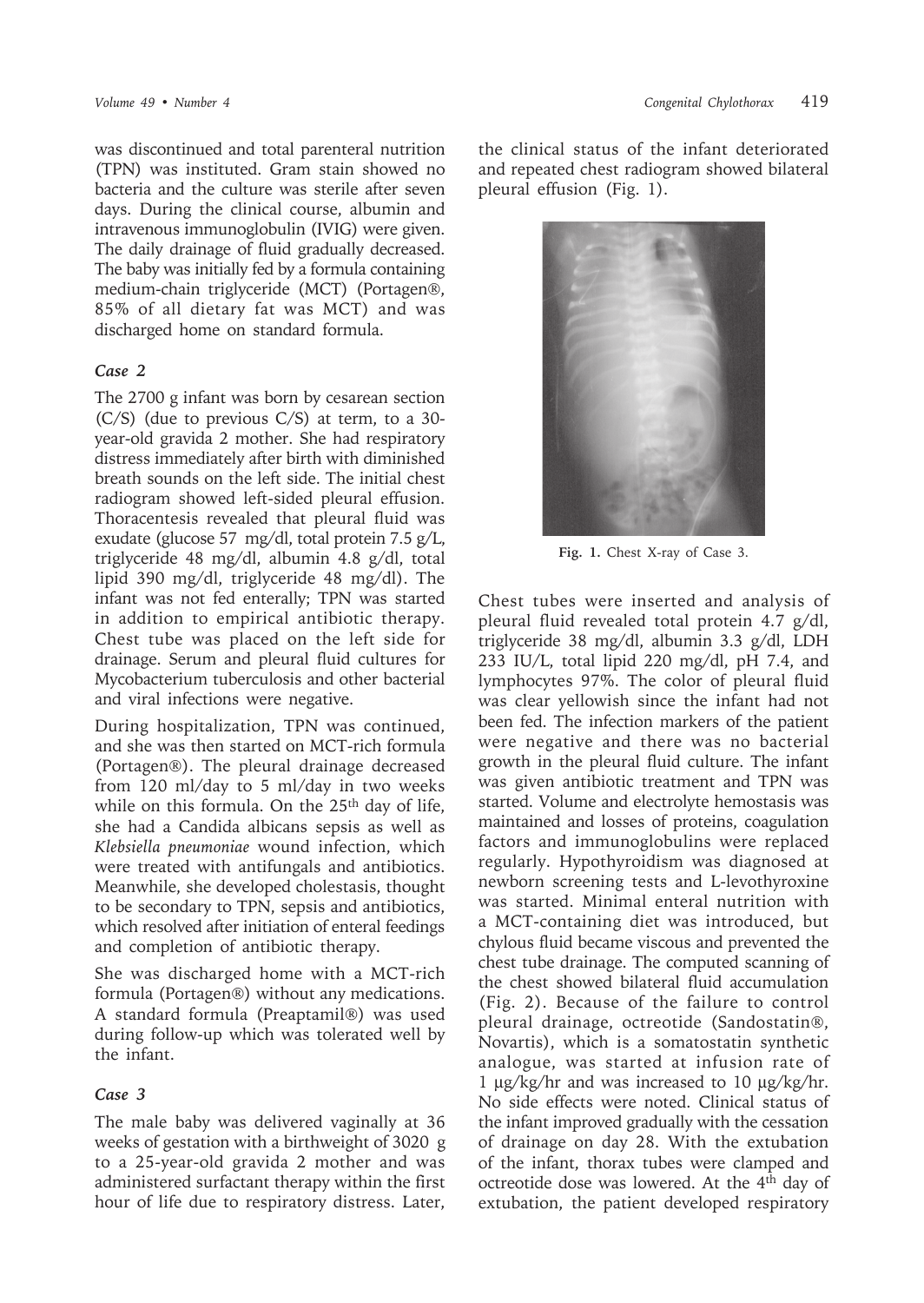

**Fig. 2.** Chest computed tomography of Case 3.

distress with reaccumulation of fluid and necessitating intubation, antibiotics and bilateral chest tube reinsertion. The chest X-ray showed signs of chronic lung disease. On the 28th day of octreotide administration, we stopped treatment because of the persistent drainage.

After persistent effusion for six weeks of medical treatment, surgical pleurodesis on the right side of lung was performed and the chylous drainage decreased dramatically in the following days. Additionally, spontaneous improvement was observed on the left side without any surgical intervention. The infant was extubated and started on enteral feedings with MCT-rich formula (Portagen®), which was switched gradually to cow milk-based formula without reaccumulation of pleural effusion. The infant was discharged home at 106 days of life without any respiratory symptoms.

## **Discussion**

Chylothorax is an accumulation of fluid rich in triglycerides in the pleural cavity<sup>1-4</sup>. Criteria for the diagnosis of chylothorax are the following: pleural fluid protein concentration >20 g/L, triglyceride concentration >100 mg/dl, number of cells per milliliter >100 with lymphocyte predominance, and sterile culture<sup>4</sup>. A milky appearance of the fluid (indicates presence of chylomicrons) and positive Sudan III test results are also diagnostic in orally fed infants. In patients not receiving enteral nutrition, elevated triglyceride levels are frequently not detected in pleural fluid analysis. The predominance of lymphocytes in the drainage

fluid is of major utility in the diagnosis since this finding is independent of nutrition<sup> $1,3$ </sup>. Similarly, the analysis of the pleural fluid in our 2<sup>nd</sup> and 3<sup>rd</sup> patients showed high lymphocyte count but triglyceride level was not elevated because they were not fed enterally. Diagnostic thoracentesis gives the patient a transient relief and this occasionally suffices. Usually, the fluid reaccumulates and necessitates thoracostomy tube to keep the pleural space empty2-4.

A number of therapeutic interventions have been used to reduce chyle production and promote resolution of a chylothorax. The initial management typically includes restriction of dietary fat by using TPN or feeding the baby by a formula rich in MCT3,4.

Ongoing losses further compromise the nutrition of the patients, thus protein replacement, adequate caloric intake, and electrolyte supplementation are all part of standard management. Hypoalbuminemia secondary to excessive chest tube drainage is a common problem as well<sup>6</sup>. In our patients, albumin was added to TPN to keep the plasma level around 3 mg/dl. Loss of large amounts of chyle, which contains prothrombin, fibrinogen, immunoglobulins, and lymphocytes, can predispose the patients to infections and coagulopathy<sup>1,2,4</sup>. IVIG replacement may be necessary2. All three of our patients received IVIG for supportive management.

Beghetti et al.3 reported that 80% of their patients responded to medical treatment. Conservative treatment was effective in our 1st and 2<sup>nd</sup> patients.

During the last several years, octreotide, a somatostatin analogue, has become another option for management of these patients. Octreotide is prescribed as an antisecretory agent. Although the exact mechanism of the drug has not been defined, it is believed to reduce splanchnic blood flow which results in decreasing thoracic duct flow and triglyceride content of chyle6. Over a dozen case reports have been published describing the successful use of octreotide in congenital or postoperative chylothorax in children7-9. For the management of chylothorax in infants and children with octreotide, two approaches have been used. Octreotide may be administered subcutaneously at 20 to 70 µg/kg/day, divided and given as three separate doses, or as an IV infusion